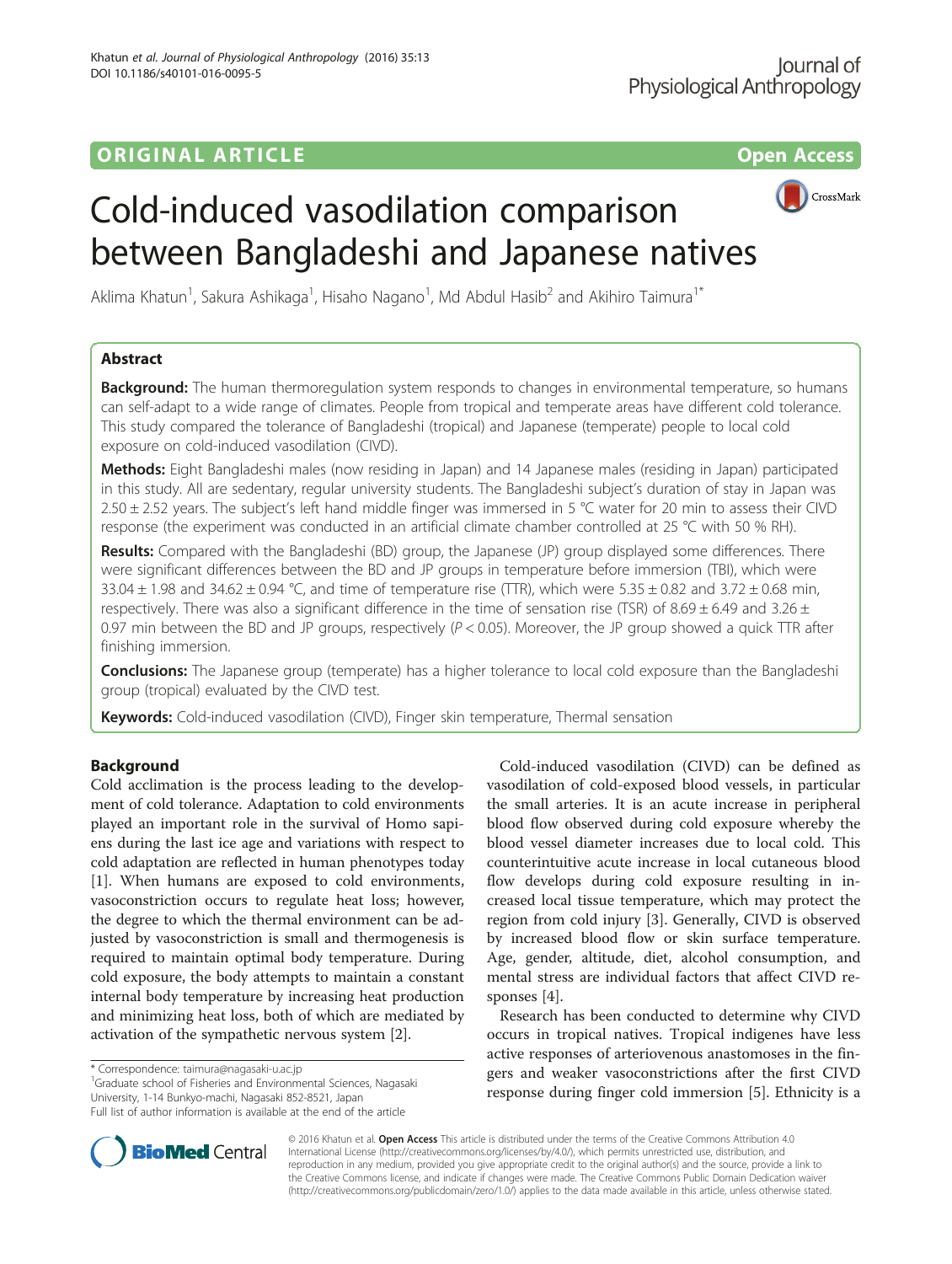| Group     |           | Height (cm) | Age (year) | Weight (kg) | Body fat (%) | <b>BMI</b> |
|-----------|-----------|-------------|------------|-------------|--------------|------------|
| <b>BD</b> | Mean      | 169.92      | 29.37*     | 69.87*      | 28.82*       | $24.17*$   |
|           | <b>SD</b> | 3.42        | 3.02       | 11.22       | 7.91         | 4.19       |
| JP        | Mean      | 172.7       | 21.57      | 59.21       | 16.70        | 19.89      |
|           | <b>SD</b> | 5.23        | 0.93       | 5.23        | 3.93         | 1.98       |

<span id="page-1-0"></span>Table 1 Physical characteristics of Bangladeshi (BD) and Japanese (JP) groups

The Bangladeshi group had eight subjects and the Japanese group had 14 subjects. There were significant differences in age, weight, body fat, and BMI (body mass index) between the two groups,  $P < 0.05$ . All data are shown as mean  $\pm$  S.D.

risk factor for cold injury [\[6](#page-4-0)]; the tropical indigenes (African) are more vulnerable to non-freezing cold injury compared with Caucasian individuals [[7](#page-4-0)]. In Lee et al.'s study [[5\]](#page-4-0), subjects were from different tropical countries but not from Bangladesh. Each country differed in climate temperature.

Bangladesh has a tropical monsoon climate with a mild winter and hot, humid summer. The annual temperature is 25.43 °C [\[8\]](#page-4-0) and relative humidity is 78.45 % [\[9](#page-4-0)]. As there are many local people living outside of Bangladesh, it is important to know such people's local cold tolerance. To date, little research has been conducted on this topic in Bangladeshi natives. Nagasaki (Japan) is located in a temperate zone with an annual temperature of 16.7 °C and humidity of 72.5 % [[10\]](#page-4-0). In this present study, we investigated differences in the tolerance of local cold exposure between Bangladeshi and Japanese people on CIVD responses during finger immersion in cold water.

#### **Methods**

#### Subjects

Eight Bangladeshi and 14 Japanese sedentary male students (22 in total) participated in this study. They were verbally informed of the aims, risks, and benefits of this investigation, and written informed consent was obtained from all subjects before the start of the experiments. Before the experiment, the physical conditions of all subjects were measured. The Ethics Committee of the Faculty of Environmental Sciences, Nagasaki University approved this study. The eight Bangladeshi male subjects (age,  $29.37 \pm 3.02$  years; height,  $169.92 \pm$ 3.42 cm; weight, 69.87 ± 11.22 kg; %body fat, 28.85 ± 7.91 %; BMI,  $24.17 \pm 4.19$ ), who were born and raised in a tropical country (Bangladesh) and now resident in a temperate area (Nagasaki, Japan), and the 14 Japanese male subjects (age,  $21.57 \pm 0.93$  years; height,  $172.7 \pm 0.93$ 5.78 cm; weight, 59.21 ± 5.23 kg; body fat, 16.7 ± 3.93 %; BMI,  $19.89 \pm 1.98$ ) were born, raised, and live in a temperate country (Japan). Subjects in both groups were all students of the same university with an almost identical lifestyle. The diet of the tropical subjects was somewhat different to that of the temperate subjects. As Muslims, the tropical subjects never drink alcohol or eat pork and

are all university students. After coming to Japan, their lifestyle did not change much. The duration of stay in Japan of all Bangladeshi subjects was not the same. Their lengths of stay in the temperate area were  $2.50 \pm$ 2.52 years. Table 1 shows the physical characteristics of all subjects of the Bangladeshi (BD) and Japanese (JP) groups.

#### Experimental procedures

The experiment protocol was as follows: subjects rested on a chair in an artificial climate chamber for 10 min; after resting, they immersed their finger (left hand middle finger) in 5 °C water for 20 min. After cold immersion, the finger was removed from the water tank and subjects rested for recovery for 10 min. The temperature of the artificial climate chamber was controlled at 25 °C with 50 % relative humidity. If any subject felt pain or intolerance in their finger, they were able to withdraw from the experiment at any time. Alcohol intake and exercise were prohibited at least 24 h before the experiment. All experiments were conducted in September 2014.

#### Measurements

During the experiments (left hand middle finger immersion), the following CIVD data were collected: temperature before water immersion (TBI); temperature at first rise (TFR); highest temperature of 5–20 min after the start of immersion (HT); lowest temperature of 5–20 min after the start of immersion (LT); amplitude of temperature (AT), it is the difference between the LT

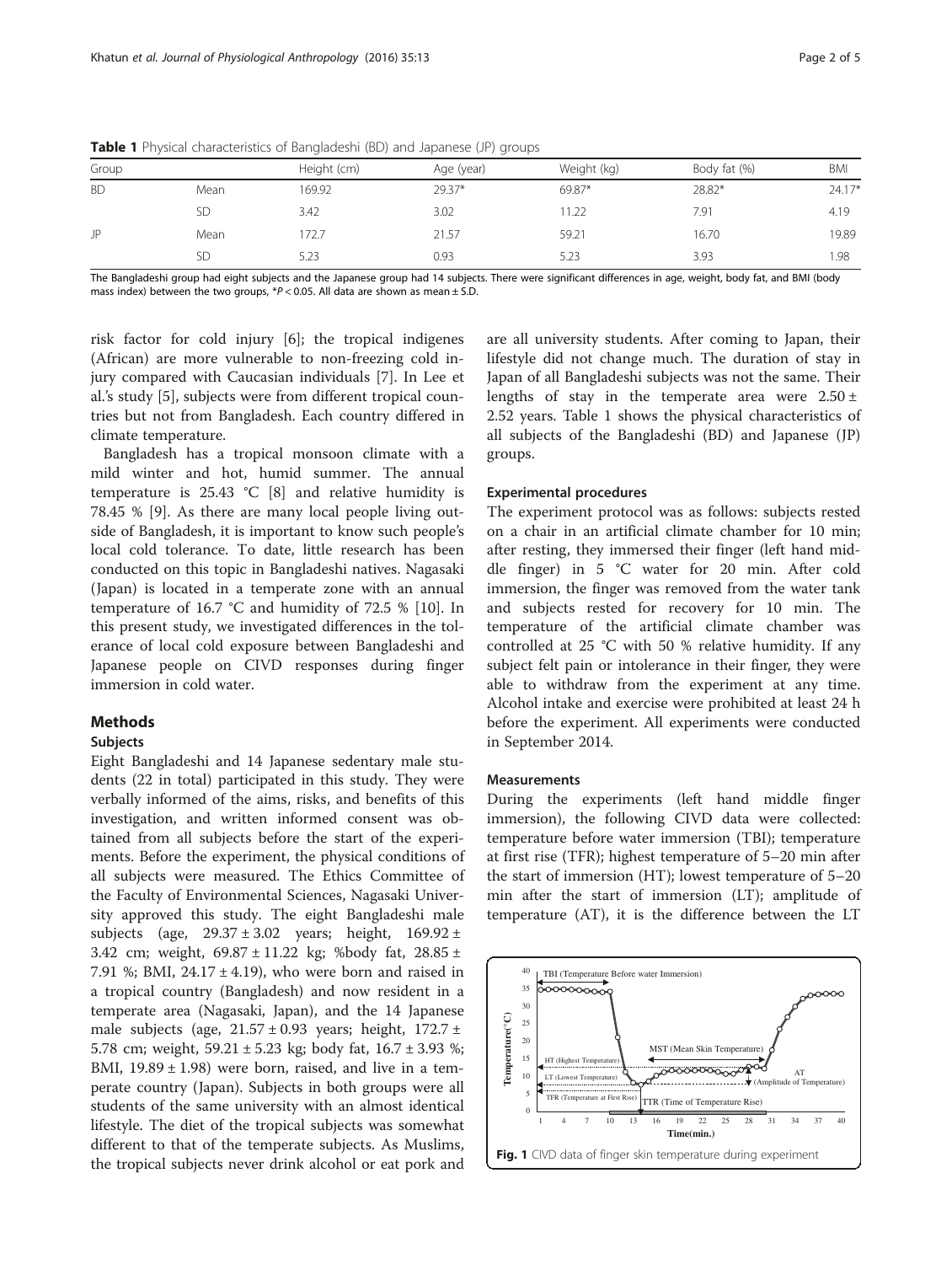

and HT; time of temperature rise (TTR); mean skin temperature of 5–20 min after the start of immersion (MST); coefficient of variation of the temperature (CVT); and resistance index (RI). Figure [1](#page-1-0) shows the sample data from that 40 min experiment. The black solid line indicates the subject's finger skin temperature.

The following sensation data were also collected during the experiment time: sensation before water immersion (SBI); sensation at first rise after the start of immersion (SFR); time of sensation rise (TSR); highest sensation of 5–20 min after the start of immersion (HS); lowest sensation of 5–20 min after the start of immersion (LS); mean skin sensation of 5–20 min after the start of immersion (MSS); amplitude of sensation (AS), the difference between the LS and HS; and the coefficient of variation of the sensation (CVS).

Finger skin temperature was measured continuously using a thermistor sensor (PXK67, TECHNO SEVEN). The thermistor sensor on the left hand middle finger was attached just lateral of the nail bed. The skin temperature was sampled every 5 s. The thermal sensation was recorded every 2 s using the thermal sensation measurement software "takumiBG©" (esPRODUCTS). The thermal sensation scale was divided into eight stages from 0.0 (extremely cold) to 8.0 (extremely hot). Subjects recorded the thermal sensation by operating a mouse with their right hand (not immersed).

#### Data analysis

All subject data were calculated and statistically presented as the mean ± standard deviation. An independent-sample  $t$  test was used to compare between the Bangladeshi and Japanese groups. Statistical analysis was performed using SPSS© software (version 21 for Mac).  $P < 0.05$  was considered as a statistically significant difference.

#### Results

Figure 2 shows the comparison of average finger skin temperature of the two groups. The dotted line indicates the BD group's average finger skin temperature, and the solid line indicates the JP group's average finger skin temperature. The experiment was conducted for 40 min: the first 10 min were rest, followed by 20 min of finger immersion, and the last 10 min were the rest and recovery stage of the experiment. After the start of finger immersion, the finger skin temperature decreased rapidly. Table 2 shows the CIVD index of the two groups. TBI (33.04 ± 1.98 and 34.62 ± 0.94 °C of BD and JP groups, respectively) and TTR  $(5.35 \pm 0.82$  and  $3.72 \pm 0.82$ 0.68 min of BD and JP groups, respectively) between two groups ( $P < 0.05$ ). The summer season had more pronounced CIVD than any other time [[4\]](#page-4-0). The CIVD wave numbers observed during the immersion period were  $2.43 \pm 0.67$  and  $2.78 \pm 0.84$  in the BD and JP groups, respectively. There were no significant differences in CIVD wave between the two groups.

Figure [3](#page-3-0) shows a comparison of the average finger skin thermal sensation of the two groups. The dotted line indicates the Bangladeshi group's average skin finger thermal sensation, and the solid line indicates the Japanese group's average skin finger thermal sensation. Similar to the finger skin temperature, the same change occurred in the finger skin thermal sensation case. Table [3](#page-3-0) shows the thermal sensation index of the two groups. There was a significant difference only in TSR between the two groups. The BD group's TSR was  $8.69 \pm 6.49$  min, which was higher than and JP  $(3.26 \pm 0.97 \text{ min})$  groups.

#### **Discussion**

Humans have special heat and cold tolerance depending on their climate areas. Polar residents have superior CIVD response compared with tropical natives [\[11](#page-4-0)].

**Table 2** CIVD index of Bangladeshi (BD) and Japanese (JP) groups

| Group     |           | TBI (°C) | TFR $(C)$ | TTR (min) | MST (°C) | HT (°C) | $LT$ (°C) | AT (°C) | CVT(%) | RI    |
|-----------|-----------|----------|-----------|-----------|----------|---------|-----------|---------|--------|-------|
| <b>BD</b> | Mean      | 33.04    | 8.06      | $5.35*$   | 11.38    | 14.66   | 7.12      | 7.34    | 17.11  | 11.87 |
|           | <b>SD</b> | .98      | 3.67      | 0.82      | 2.96     | 3.87    | 1.77      | 2.75    | 5.92   | 1.72  |
| JP        | Mean      | $34.62*$ | 7.51      | 3.72      | 11.43    | 13.97   | 8.04      | 5.93    | 14.43  | 11.14 |
|           | <b>SD</b> | 0.94     | 1.67      | 0.68      | 1.98     | 2.74    | 1.70      | 2.44    | 5.65   | 1.35  |

 $*$  There were significant differences in TBI and TTR between two groups,  $P < 0.05$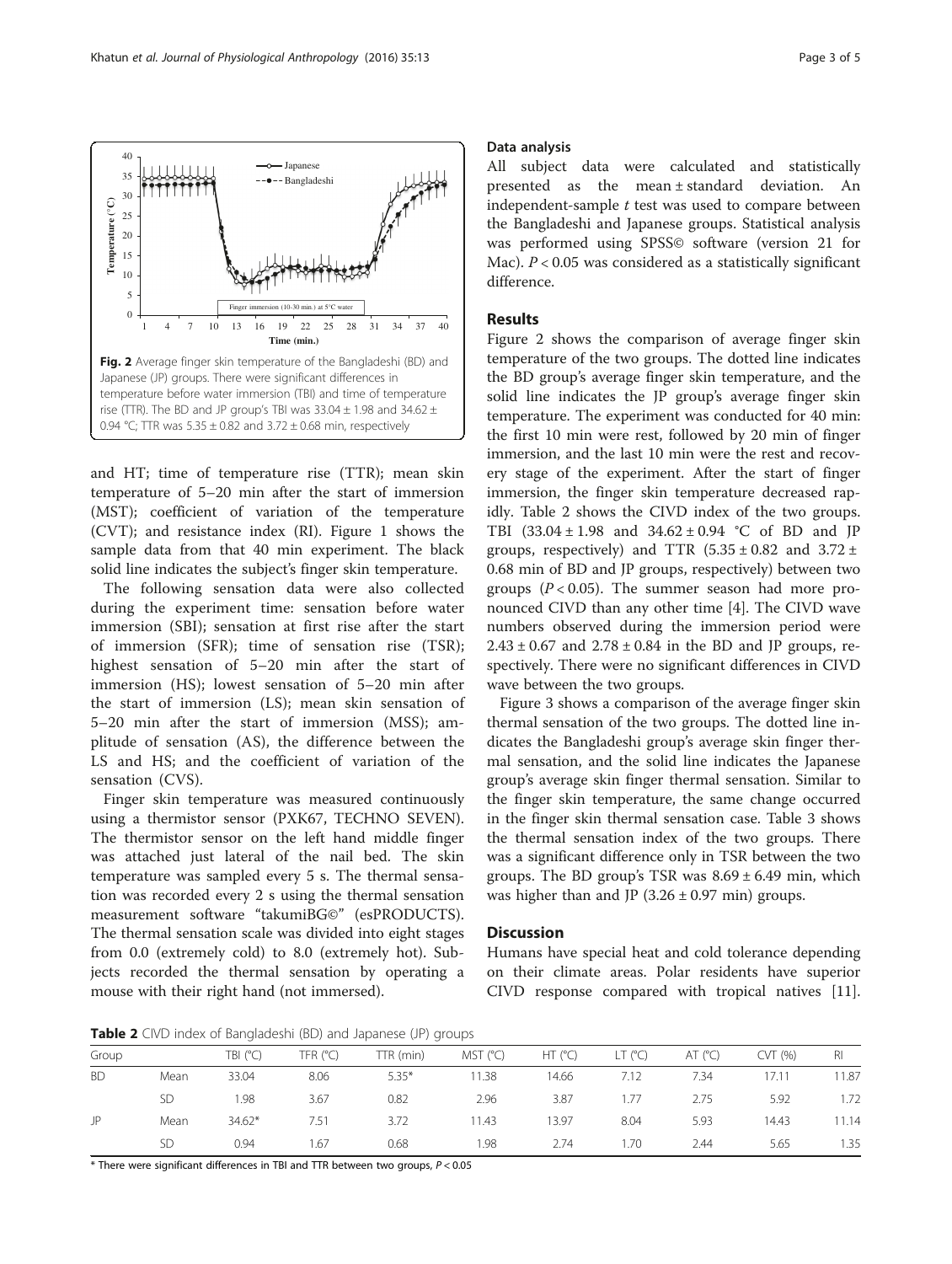<span id="page-3-0"></span>

Tropical natives have superior tolerance to heat stress [[12\]](#page-4-0). While heat acclimatization reflects the development of heat tolerance, it may weaken cold tolerance [[5\]](#page-4-0). People from tropical (Bangladesh) areas and people from temperate (Japan) areas do not have the same heat/cold tolerance. Ethnicity was determined by selfclassification, and there are some significant differences between ethnic groups [\[7](#page-4-0)]. The CIVD responses of tropical indigenes have received relatively little attention. It is generally accepted that humans have a tropical or subtropical origin [\[13](#page-4-0)], which posits that the temperature regulation of the human body is essentially adapted to subtropical, rather than colder climates. Cold adaptation could be reflected in the degree of attenuation of initial vasoconstriction in cold immersion fingers [\[14](#page-4-0)]. Due to the subtropical adaptation of the human body, it is reasonable to assume that the vasomotor activity of tropical indigenes to cold stimuli would not be developed sufficiently to protect from severe cold and remain fully functional. Tropical indigenes were less able to detect cutaneous warmth and had a wider inter threshold zone for cutaneous thermal sensation than temperate indigenes [\[15](#page-4-0)]. Finger CIVD responses were greater when body temperature was increased [[16](#page-4-0), [17](#page-4-0)] and dulled by decreases in body temperature [[18, 19](#page-4-0)] and finally ceased when the temperature fell below baseline [\[20\]](#page-4-0). Tropical indigenes could be more vulnerable to cold injury of the peripheries in severe cold [\[5](#page-4-0)].

In the CIVD index, there were significant differences in TBI and TTR between the Bangladeshi and Japanese groups ( $P < 0.05$ ). The JP group's TBI was higher but the hunting reaction was influenced by core temperature, rather than skin temperature [\[4](#page-4-0)]. The results of Lee et al.'s study [[5\]](#page-4-0) showed that minimum temperature  $(T_{\text{min}})$ , maximum temperature  $(T_{\text{max}})$ , and mean temperature  $(T_{\text{mean}})$  were significantly different between the tropical and temperate groups during cold-water immersion. This same parameter in the present study showed that there were no significant differences in LT, HT, and MST between the groups. The JP group's TTR was faster than that of the BD group. TTR (onset time) was significantly different between the groups  $(5.35 \pm 0.82)$  and  $3.72 \pm 0.68$  min). In the thermal sensation index, there was a significant difference in TSR between the groups ( $P < 0.05$ ). The onset time ( $t_{\text{onset}}$ ) of the temperate group was double the length of that of the tropical group  $(8.6 \pm 7.1 \text{ and } 4.4 \pm 1.8 \text{ min}; P = 0.066)$ [[5](#page-4-0)]. TTR  $(t_{onset})$  and TSR are important indices for evaluating local cold tolerance during cold-water immersion. The physical characteristics of subjects in the present study were significantly different in some aspects but in Lee et al.'s study [\[5](#page-4-0)], there was no significant difference except for age. The BD group's %body fat was significantly higher; so LT, HT, and MST were not significantly lower than those in the JP group. Generally, any person with high body fat has high cold tolerance because body fat works as a protective layer against cold temperature. The human body is essentially adapted to a tropical rather than a colder climate. The tropical indigence vasomotor activity to cold stimuli would not be sufficiently developed to protect from severe cold and remain fully functional [[5\]](#page-4-0); the CIVD reaction is more pronounced for people born in cold areas [[4\]](#page-4-0). Although the present study only measured the finger cold exposure tolerance not total body cold exposure, %body fat had no effect on this local cold exposure. As Bangladesh is a tropical (mainly summer) country, the Bangladeshis had lower local cold tolerance than the Japanese (temperate natives). The present results of the length of stay, displaying no relation to the CIVD parameters for the tropical indigenes (Bangladeshi), appear to support the previous findings [[5\]](#page-4-0).

#### Conclusions

The Japanese group (temperate) had higher tolerance to local cold exposure than the Bangladeshi group

**Table 3** Thermal sensation index of Bangladeshi (BD) and Japanese (JP) groups

| Group     |      | SBI (°C) | $SFR$ ( $°C$ ) | TSR (min) | MSS (°C) | HS (°C) | LS $(^{\circ}C)$ | AS $(^{\circ}C)$ | CVS (%) |  |  |
|-----------|------|----------|----------------|-----------|----------|---------|------------------|------------------|---------|--|--|
| <b>BD</b> | Mean | 4.00     | 1.15           | $8.69*$   | 2.40     | 3.88    | 0.81             | 3.07             | 35.55   |  |  |
|           | SD   | 0.00     | 0.67           | 6.49      | 0.75     | 1.34    | 0.84             | .32              | 7.19    |  |  |
| JP        | Mean | 4.03     | 0.96           | 3.26      | 2.64     | 3.94    | 0.99             | 2.95             | 35.56   |  |  |
|           | SD   | 0.11     | 0.62           | 0.97      | 0.63     | 0.71    | 0.94             | .20              | 17.14   |  |  |

 $*$  Significant different between two groups was TSR,  $P < 0.05$